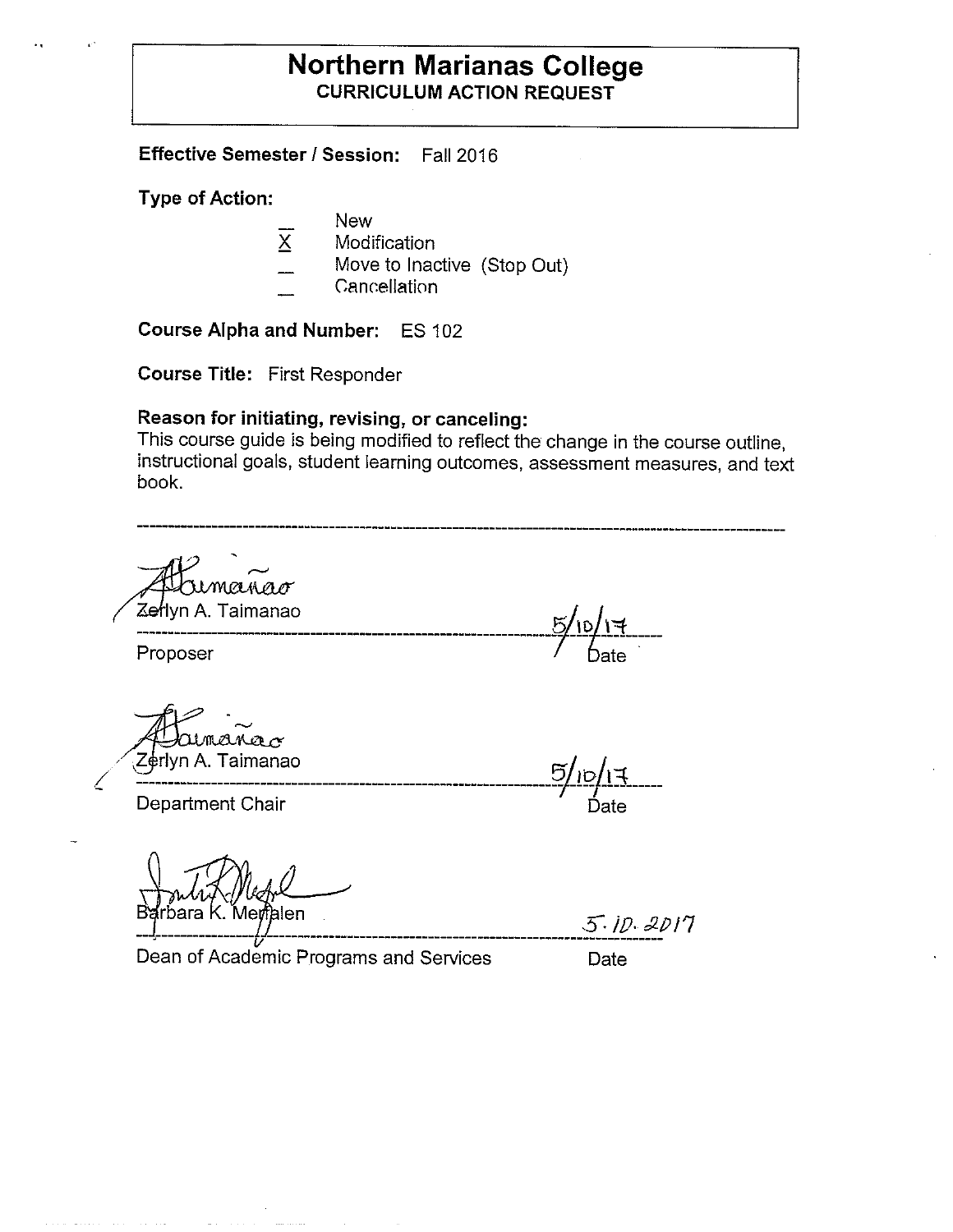**Page:** 1

## **Northern Marianas College Course Guide**

**Course: ES 102 First Responder** 

#### **1. Department**

Criminal Justice

### **2. Purpose**

The purpose of this course is to provide training in emergency medical care, especially for police officers and fire fighters who are the first responders to accidents or in emergency related incidents.

### **3. Description**

**A. Required/Recommended Textbook(s) and Related Materials**  Required:

Pollock, Andrew N. Emergency Medical Responder 10th ed. Jones and Bartlett Learning, 1999.

### **B. Contact Hours**

- **1.** Lecture: 3 hours per week / 45 hours per semester
- **2. Lab:** NIA
- **3. Other:** NIA

## **C. Credits**

- **1. Number:** 3 Credits
- **2. Type:** Regular Degree Credits

## **D. Catalogue Course Description**

This course presents theory and practice related to general and advanced first aid techniques, one person and two-person CPR, and infant resuscitation. Students who complete this course will have the skills necessary to begin assessing and caring for patients at the scene of injury or illness.

### **E. Degree or Certificate Requirements Met by Course**

This is a required course for the Department of Public Safety cadets/students enrolled in the Basic Law Enforcement Certificate Program.

### **F. Course Activities and Design**

Lecture and discussion sessions form the basis from which the knowledge and skills are developed during this course.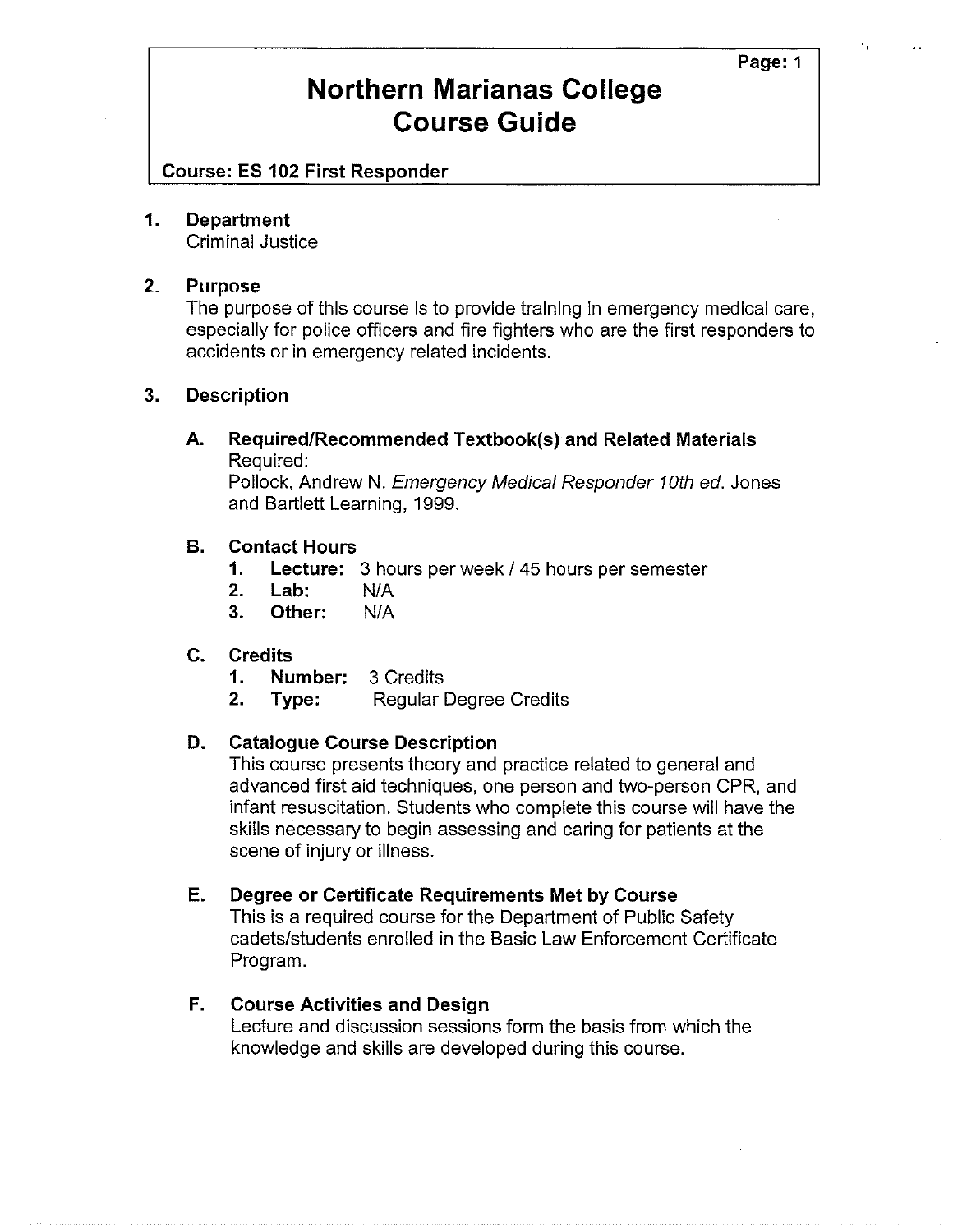# **Northern Marianas College Course Guide**

**Course: ES 102 First Responder** 

- **4. Course Prerequisite{s); Concurrent Course Enrollment; Required English/Mathematics Placement Level{s)**  Prerequisite(s): Currently employed or a cadet with the Department of Public Safety. English Placement Level: EN 101 Math Placement Level: None
- **5. Estimated Cost of Course; Instructional Resources Needed**  Cost to the Student: Tuition for a 3-credit course and the cost of the textbook.

Cost to the College: Instructor's salary

Instructional resources needed for this course: N/A

### **6. Method of Evaluation**

Student grades will be based on the regular letter grade system as described below:

| A: Excellent-grade points:     | 4.0:    |
|--------------------------------|---------|
| B: Above average-grade points: | 3.0:    |
| C: Average-grade points:       | $2.0$ ; |
| D: Below average-grade points: | 1.0:    |
| F: Failure-grade points:       | 0.0.    |

NMC's grading and attendance policies will be followed.

## **7. Course Outline**

This is a topical outline and does not necessarily indicate the sequence in which the material will be presented.

- 1.0 The Well-Being of Responders;
- 2.0 Airway;
- 3.0 Patient Assessment;
- 4.0 Medical Emergencies;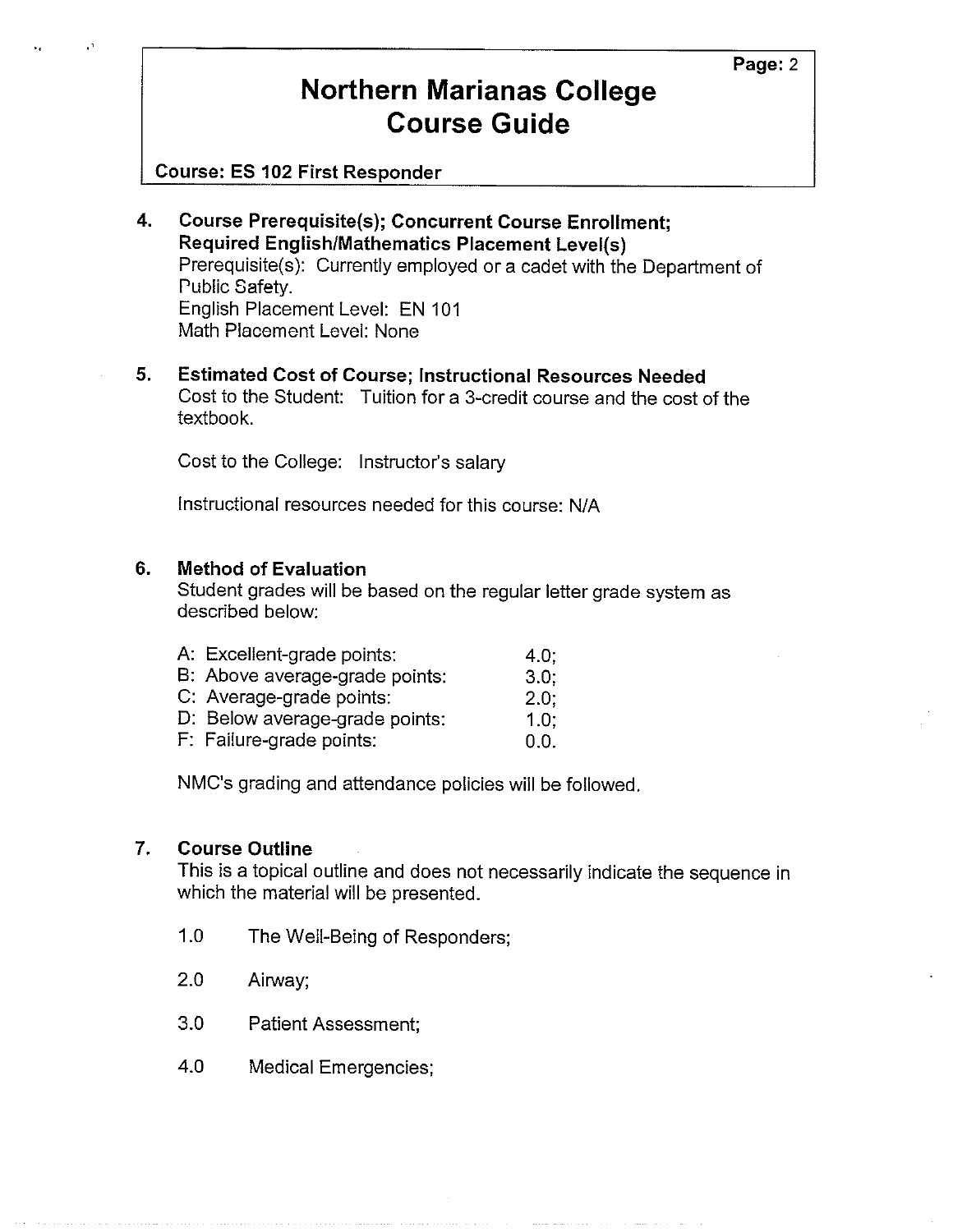**Page:3** 

# **Northern Marianas College Course Guide**

## **Course: ES 102 First Responder**

- 5.0 Trauma;
- 6.0 Younger and Older Patients.

## **8. Instructional Goals**

This course will introduce students to:

- 1.0 The basic concept of first responder responsibilities in emergency medical care at the state level;
- 2.0 The tools used in pre-hospital care;
- 3.0 The basic medical terminology used for first responders;
- 4.0 The role of first responders in the care of medical and trauma patients;
- 5.0 The concept of pre-hospital emergency medical care; and
- 6.0 The components needed to comprehend and pass the state level first responder tests/exams.

### **9. Student Learning Outcomes**

Upon successful completion of this course, students will be able to:

- 1.0 Recognize and properly manage trauma and medical patients;
- 2.0 Identify the needs of trauma and medical patients;
- 3.0 Identify the basic terminology used for first responders;
- 4.0 Respond to patient medical needs;
- 5.0 Recognize basic injuries and transport priority; and
- 6.0 Carry out techniques needed to treat trauma and medical patients.

### **10. Assessment Measures**

Assessment of student learning may include, but not be limited to, the following: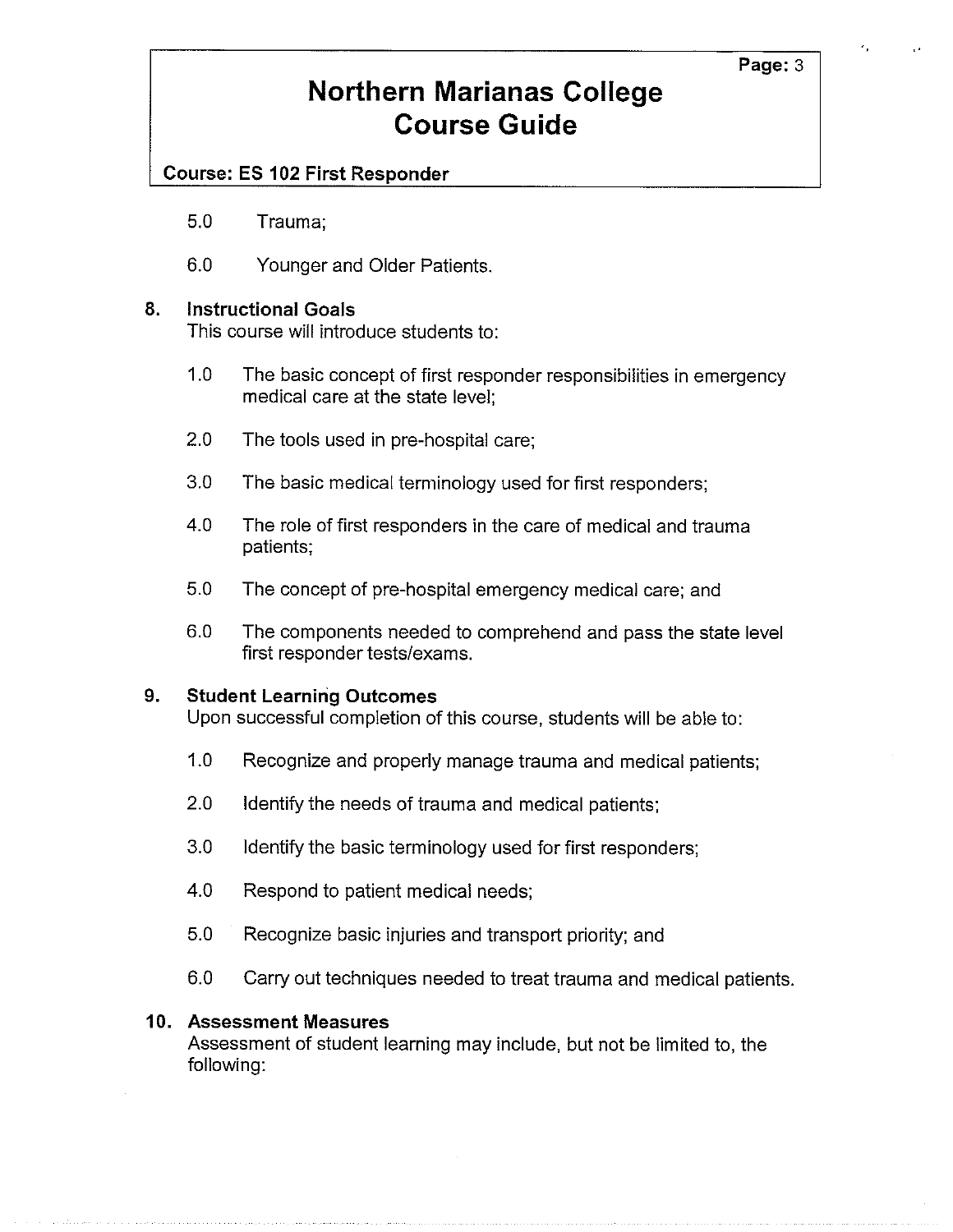# **Northern Marianas College Course Guide**

## **Course: ES 102 First Responder**

- 1.0 Group discussions,
- 2.0 Writing assignments and exercises;
- 3.0 Demonstration;
- 4.0 Assignments; and
- 5.0 Tests.